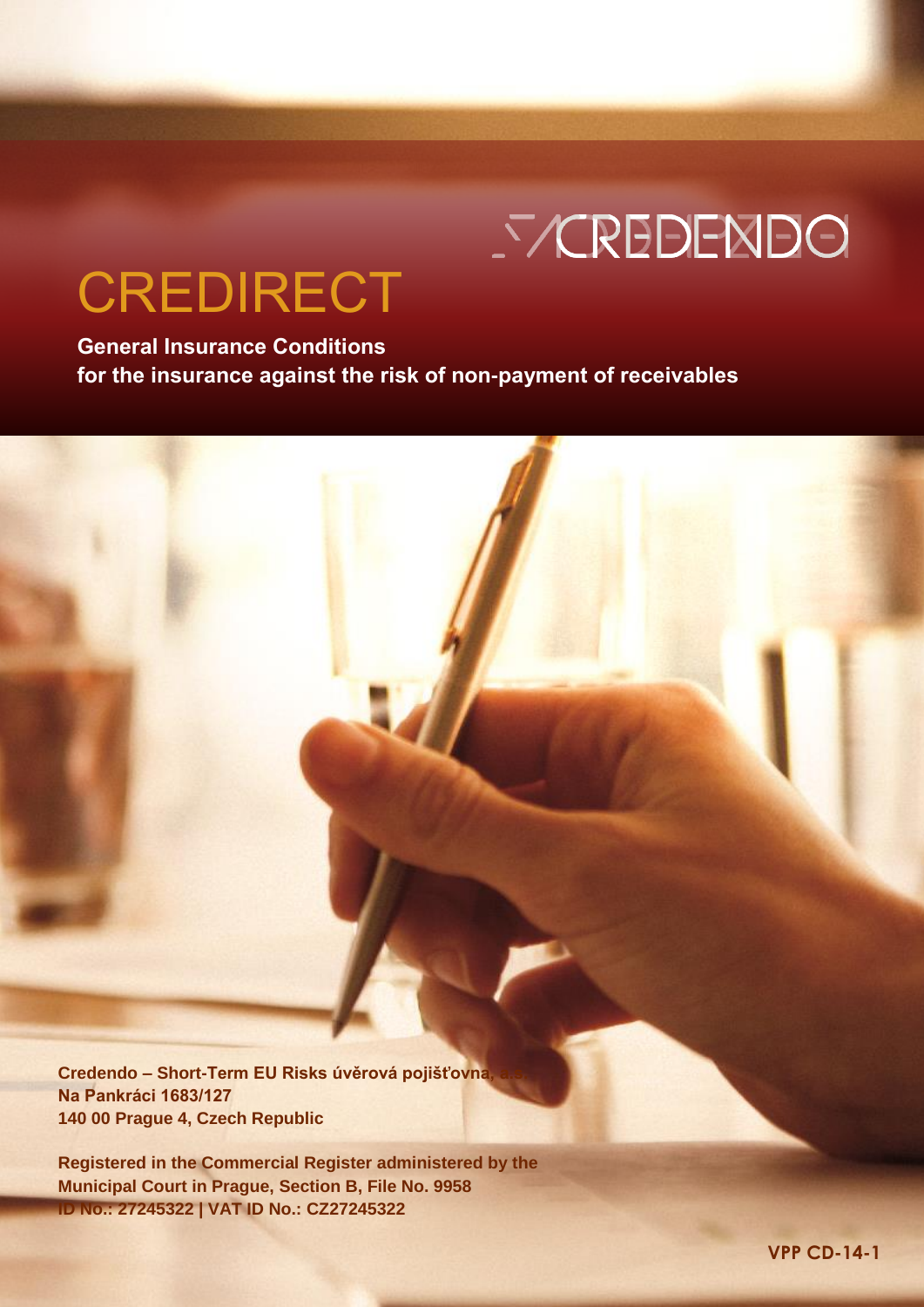## **CONTENTS**

| <b>ARTICLE 1</b><br><b>INTRODUCTORY PROVISIONS</b>          | 3              |
|-------------------------------------------------------------|----------------|
|                                                             |                |
| <b>ARTICLE 2</b><br>INSURANCE INTEREST, INSURED RECEIVABLES | 3              |
|                                                             |                |
| <b>ARTICLE 3</b>                                            |                |
| OCCURRENCE, DURATION AND EXPIRY OF COVERAGE; TERM OF POLICY | $\overline{4}$ |
|                                                             |                |
| <b>ARTICLE 4</b><br><b>CREDIT LIMIT</b>                     | 5              |
|                                                             |                |
| <b>ARTICLE 5</b>                                            |                |
| <b>INSURED EVENT</b>                                        | 6              |
| <b>ARTICLE 6</b>                                            |                |
| <b>DEBT COLLECTION</b>                                      | 8              |
|                                                             |                |
| <b>ARTICLE 7</b><br><b>INDEMNIFICATION</b>                  | 10             |
|                                                             |                |
| <b>ARTICLE 8</b>                                            |                |
| EXCLUSIONS, REDUCTION OF INDEMNIFICATION                    | 11             |
| <b>ARTICLE 9</b>                                            |                |
| OBLIGATIONS OF THE INSURED                                  | 12             |
|                                                             |                |
| <b>ARTICLE 10</b><br><b>DEFINITION OF TERMS</b>             | 13             |
|                                                             |                |

These General Insurance Conditions shall take effect as of 1 January 2014

Capitalised terms are defined in Article 10 of the Insurance Conditions, and the meaning thereof is binding also for the interpretation of the policy.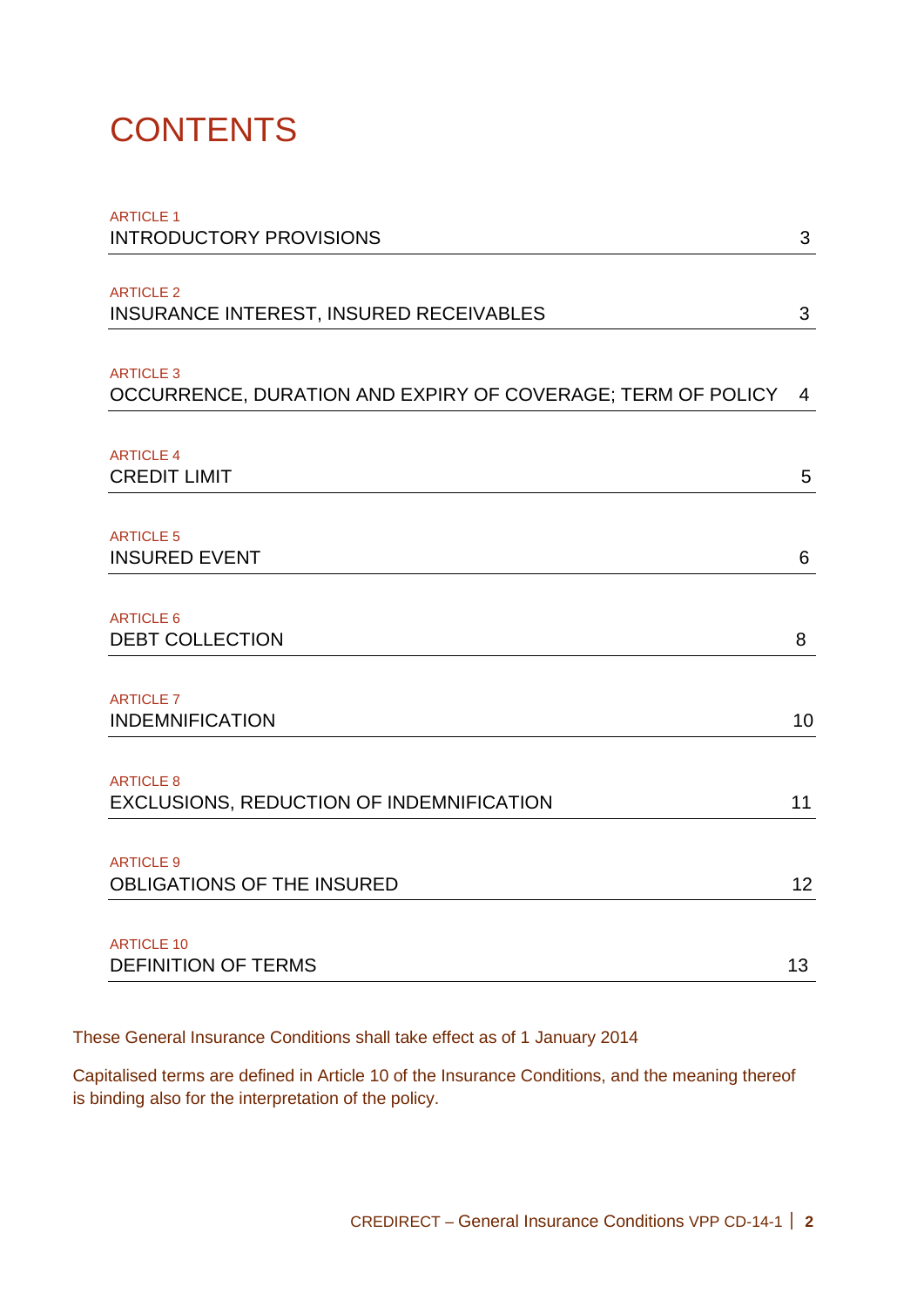## **ARTICLE 1** INTRODUCTORY PROVISIONS

- 1.1 The insurance under these General Insurance Conditions (hereinafter referred to as the "Insurance Conditions") is insurance against the risk of non-payment of Insured Receivables due from Customers resulting from the supply of goods and/or provision of services under a Policy entered into between the Insured and the Customer.
- 1.2 The insurance risk is the risk of non-payment of an Insured Receivable as a result of Insolvency of the Customer or as a result of Protracted Default of the Customer.
- 1.3 Where the Insured and the Policyholder are two different entities, the Policyholder shall ensure that the obligations of the Insured under the Policy or the Insurance Conditions are performed.

#### ARTICLE 2

## INSURANCE INTEREST, INSURED RECEIVABLES

- 2.1 Insured Receivables are Receivables that meet simultaneously all the following conditions
	- a) they occurred during the term of the policy and simultaneously during the term of the relevant Credit Limit defined for the Customer, provided that the conditions of the Credit Limit have been met;
	- b) at the moment of their occurrence, their due date is agreed to be no earlier than the day following the Delivery, and the due date does not exceed the longest Term of Payment specified in the policy or in the Credit Limit, if the limit contains it;
	- c) they were invoiced no later than 1 month after the day of Delivery.
- 2.2 The insurance does not apply to receivables:
	- a) occurring as late payment interest, contractual penalties or other sanction-based receivables;
	- b) occurring as damages or unjust enrichment;
	- c) resulting from financial transactions (provision of a loan, guarantee, financial bond, etc.), leases, subleases, lodging, land tenancy;
	- d) occurring when the insurance was suspended;
	- e) occurring prior to the beginning or after the expiry of the term of the relevant Credit Limit, unless otherwise agreed with the Insurer;
	- f) acquired by the Insured upon assignment, contribution to the registered capital of the Insured, or Receivables that transferred to the Insured in connection with a reorganisation or in any other similar manner;
	- g) due from a Customer that is, in regard to the Insured, the Policyholder or the Beneficiary, in any of the relationships defined in Section 78(2) of Act No. 90/2012 Coll. on corporations, as amended, or that forms a concern with any of them, or that is, along with any of them, influenced by the same influencing party or controlled by the same controlling party;
	- h) occurring after a Notification of a Threat of an Insured Event was or should have been sent to the Insurer;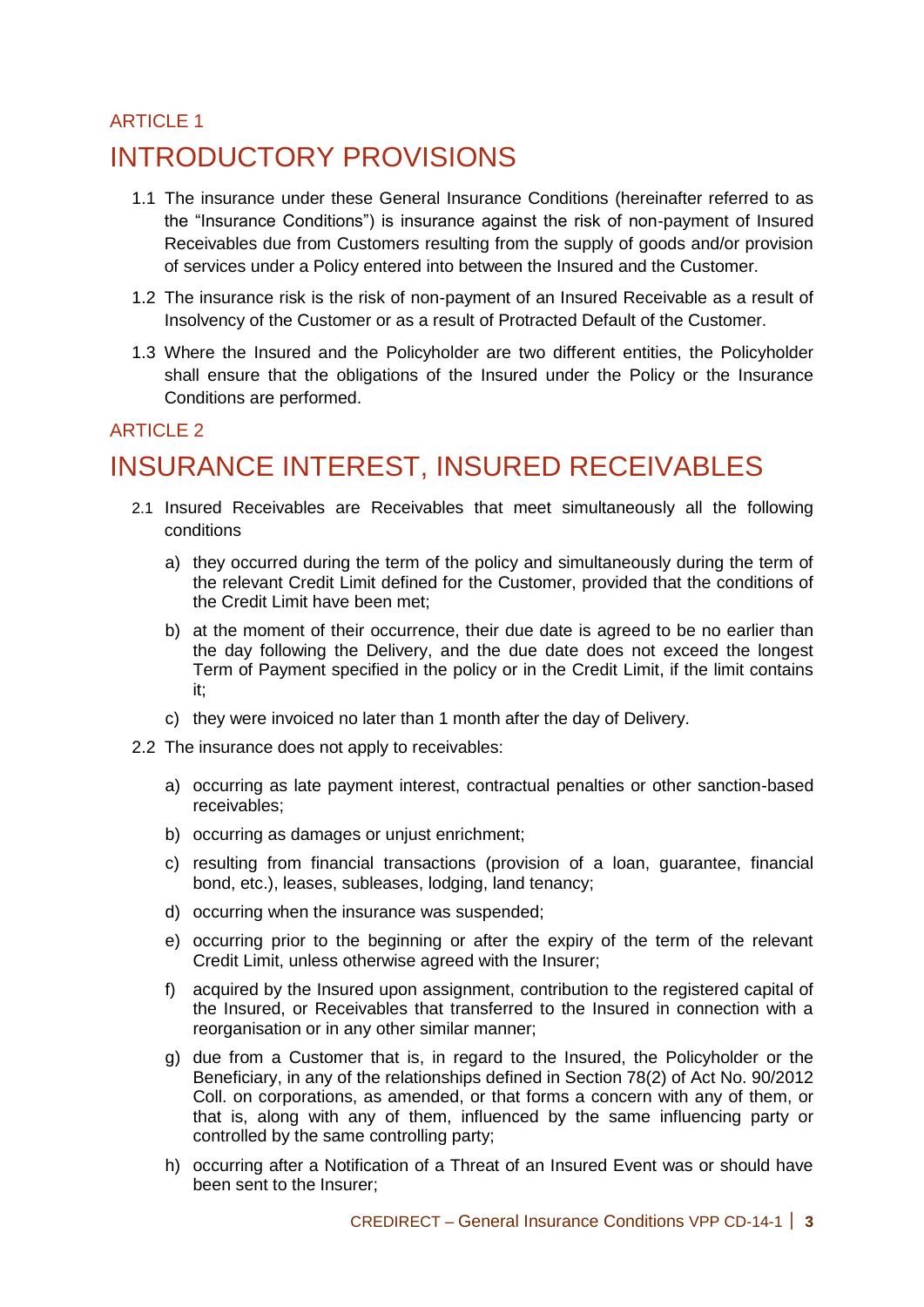i) that are defined as such in the policy or another contractual provision.

#### **ARTICLE 3**

## OCCURRENCE, DURATION AND EXPIRY OF COVERAGE; TERM OF POLICY

#### **3.1 OCCURENCE OF THE COVERAGE**

The insurance of individual Receivables shall occur on the day of Delivery of goods or services to the Customer in accordance with the agreed delivery terms and conditions.

#### **3.2 EXPIRY OF THE COVERAGE**

The insurance of Insured Receivables shall expire:

- a) upon the day of payment of the Insured Receivable; in the event of partial payment of the Insured Receivable, the unpaid part thereof shall remain insured; payment shall be deemed to include also the set-off of receivables or a similar legal institute with which the termination of a Receivable is associated;
- b) upon the day following the lapse of the time limit for the Notification of a Threat of an Insured Event; if the notification has been sent, but did not contain all the Insured Receivables, the insurance of those Insured Receivables that have not been included therein shall expire;
- c) upon the day of assignment of an Insured Receivable to a third party without the Insurer's consent;
- d) if a turnover declaration has not been sent by the agreed day or if the turnover declaration was not complete; the insurance shall expire in respect of Insured Receivables that have not been reported upon the lapse of the time limit for the turnover declaration, or
- e) upon the extension of the due date thereof without the written consent of the Insurer, if such an extended due date exceeds the longest Term of Payment specified in the policy or in the Credit Limit.

#### **3.3 SUSPENSION OF THE COVERAGE**

- 3.3.1 The insurance shall be suspended if the premium (including any underpayment of the minimum premium and of the malus) has not been paid.
- 3.3.2 The period of suspension shall commence upon the expiry of two months after the due date of the oldest unpaid receivable in respect of the premium.
- 3.3.3 During the period of suspension
	- a) the insurance of Receivables that occurred during the period of suspension of insurance shall not occur, and simultaneously
	- b) loss occurrences occurring during the period of suspension of insurance shall not be deemed to be insured events even if they otherwise meet the definition of an insured event.
- 3.3.4 The suspension of insurance shall end on the day when all the Insurer's due receivables under the policy or relating thereto have been paid.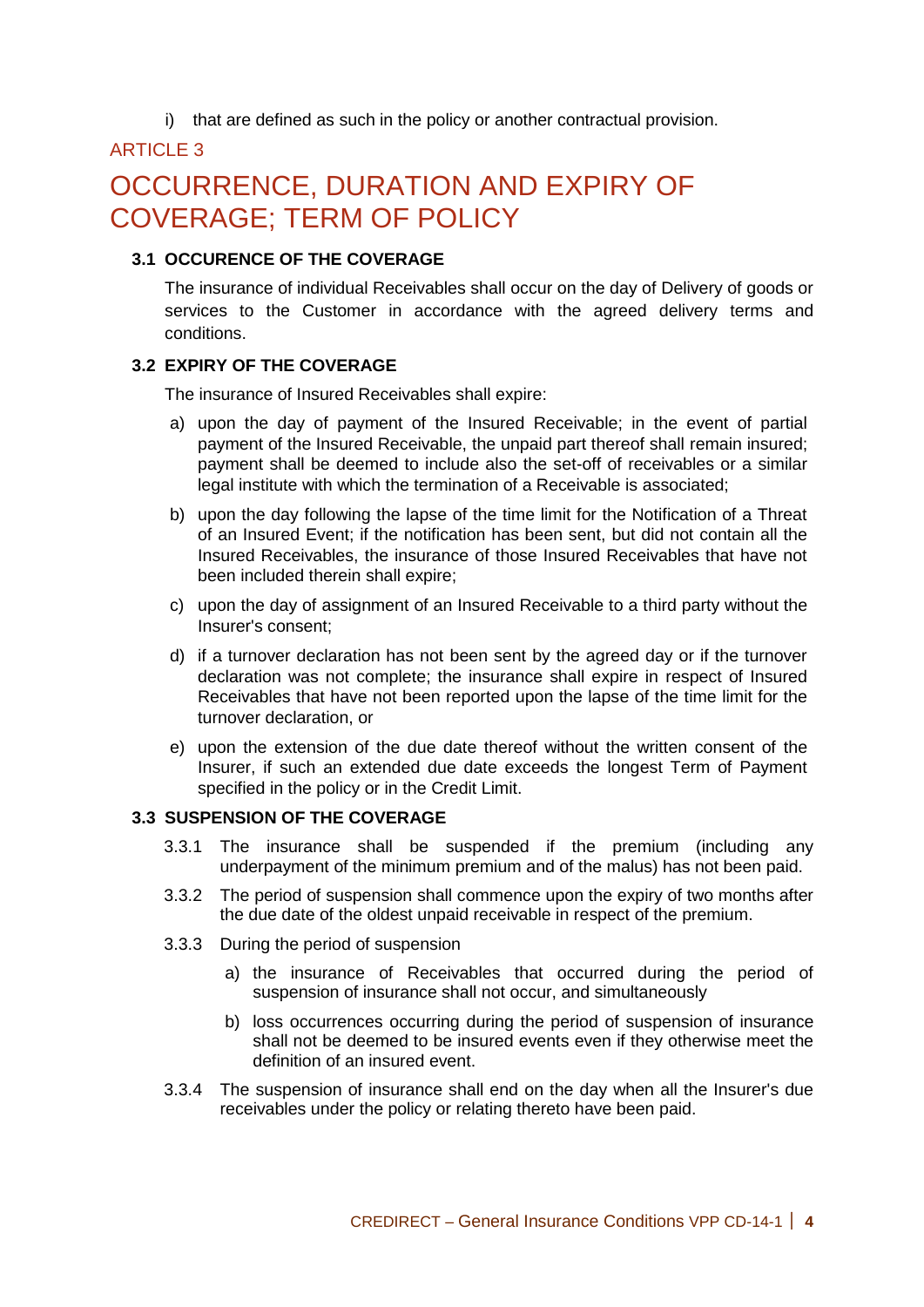#### **3.4 TERM OF POLICY**

- 3.4.1 A policy shall be deemed to be for the term of insurance specified in the policy.
- 3.4.2 A policy shall expire
	- a) upon the expiry of the term of insurance, unless it has been extended;
	- b) upon non-payment of the premium, specifically upon the day following the lapse of the period indicated by the Insurer in a payment reminder;
	- c) upon agreement of the parties;
	- d) upon the issuance of a decision by which the Policyholder is declared bankrupt.
- 3.4.3 The termination of the policy shall not affect the existence of the insurance of individual Insured Receivables in respect of which the coverage occurred during the term of the policy.
- 3.4.4 It has been agreed between the parties that Sections 2805 to 2808 of the Civil Code concerning the termination of insurance shall not apply.

#### **ARTICLE 4**

## CREDIT LIMIT

#### **4.1 CREDIT LIMIT**

- 4.1.1 The credit limit represents the maximum balance of Insured Receivables for which indemnity may be paid in the event of the occurrence of an insured event.
- 4.1.2 The Insurer shall determine the Credit Limit upon the Policyholder's request in respect of each particular Customer by issuing the Insurer's Credit Limit Decision (hereinafter referred to as the "Decision"). The Decision shall be deemed to mean any decision issued by the Insurer with regard to the modification or termination of a credit limit.
- 4.1.3 The Insurer shall have the right to increase, reduce or terminate the Credit Limit at any time. Within an issued Decision, the Insurer shall have the right to define or modify a condition required for the occurrence of the coverage. The conditions of the Credit Limit shall take precedence over the provisions of the policy or of the Insurance Conditions, as well as over any amendments to the policy or other agreements agreed prior to the definition of the condition of the Credit Limit, unless otherwise specified in a later amendment to the policy.

#### **4.2 TERM OF CREDIT LIMIT**

- 4.2.1 The term of a Credit Limit means the specification of the period of time within which Insured Receivables from a particular Customer may occur.
- 4.2.2 The Credit Limit shall take effect from the effective date thereof until terminated, unless otherwise specified in the Decision.
- 4.2.3 When submitting a request for a new Credit Limit or for a modification of an existing Credit Limit, the Policyholder or the Insured shall inform the Insurer about all instances of non-payment of Receivables on the part of the Customer, as well as any and all circumstances that may lead to the Customer's insolvency or adverse economic situation and that are known to the Policyholder at the time of the submission of the request.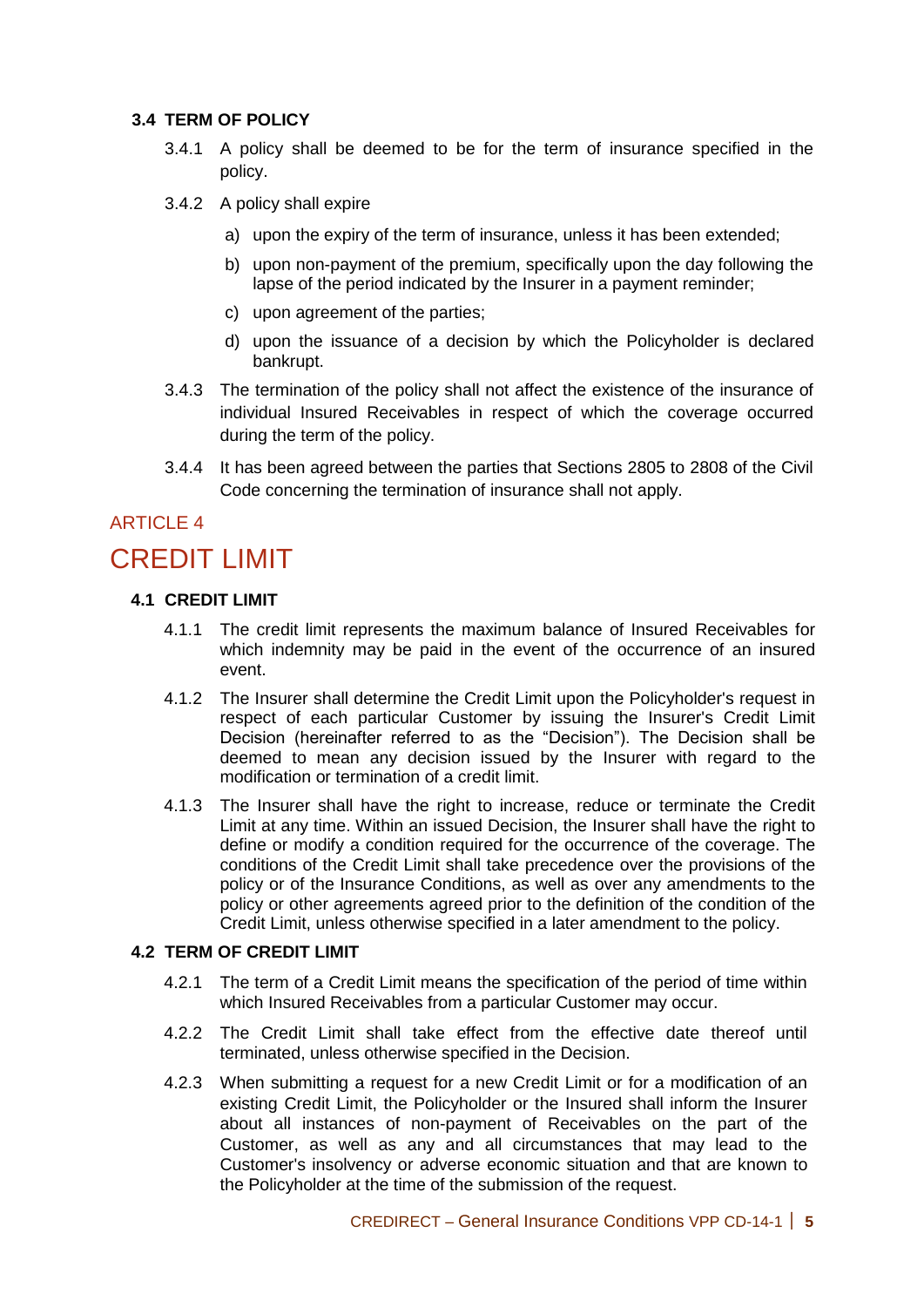4.2.4 The Decisions are strictly confidential. The Policyholder and the Insured shall maintain the confidentiality of the contents thereof and refrain from disclosing the contents thereof to any third parties without the Insurer's consent.

#### **4.3 MODIFICATIONS OF CREDIT LIMIT**

- 4.3.1 A Decision that increases the Credit Limit shall be deemed to mean that as of the effective date of the increase in the Credit Limit, the previous Decision has been modified by increasing the total amount of the limit, and the new amount of the Credit Limit specified in the Decision comprises both the amount by which the limit has been increased and the original amount thereof. The increase in the Credit Limit shall take effect from the day specified in the Decision and shall apply to Insured Receivables occurring no earlier than that day.
- 4.3.2 In the event of reduction of the Credit Limit, the new amount of the Credit Limit shall apply to Insured Receivables occurring after the effective date of the Decision, and Insured Receivables occurring prior to that date shall remain insured up to the original amount of the Credit Limit. New Insured Receivables occurring after the effective date of the new amount of the Credit Limit may then be indemnified only after the Insured Receivables occurring at the time when the original amount was in effect have been paid, or if the Credit Limit has been loosened as of the date of the Notification of a Threat of an Insured Event to such an extent as to ensure that newly occurring Insured Receivables may be included thereunder.
- 4.3.3 In the event of termination of a Credit Limit, the Credit Limit shall terminate upon the day specified in the Decision concerning the termination thereof. In such a case, the Credit Limit shall apply to all Insured Receivables that occurred no later than the date of termination of the Credit Limit.
- 4.3.4 In the event that a condition of the Credit Limit has been newly defined or modified, that condition shall apply to all Insured Receivables occurring after the effective date of such newly defined or modified condition.

#### ARTICLE 5

## INSURED EVENT

#### **5.1 NOTIFICATION OF A THREAT OF AN INSURED EVENT**

- 5.1.1 In the event that the Customer has failed to pay any of the Receivables of the Insured by the due date, the Insured shall send to the Insurer a Notification of a Threat of an Insured Event in respect of the Customer, and shall do so no later than the last day of the time limit for the Notification of a Threat of an Insured Event, as specified in the policy.
- 5.1.2 The time limit shall commence on the day following the due date indicated on the invoice for the unpaid Receivable the due date of which is the earliest, and shall end upon the lapse thereof or upon the delivery of the Notification of a Threat of an Insured Event to the Insurer. The extension of the due date, if any, shall have no impact on the commencement of the time limit.
- 5.1.3 In the event of insolvency, the Insured shall deliver the Notification of a Threat of an Insured Event to the Insurer within 1 month of the day following the day on which the Insured learned or should have learnt about the insolvency, unless the time limit for the Notification of a Threat of an Insured Event, as specified in paragraphs 5.1.1 and 5.1.2 of this Article, has expired on an earlier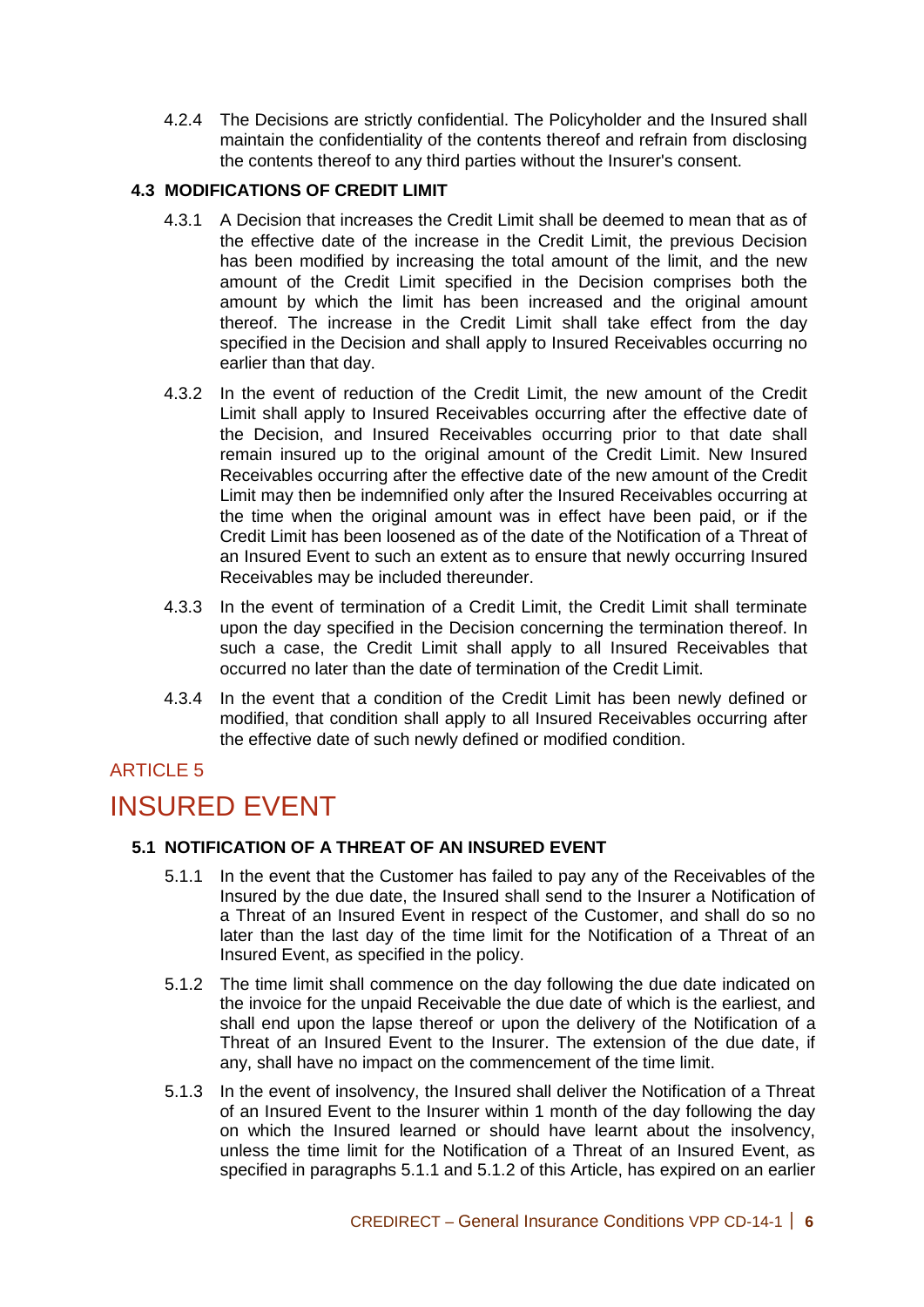date.

5.1.4 In the Notification of a Threat of an Insured Event, the Insured shall indicate any and all Receivables due from the Customer in respect of whom the Notification of a Threat of an Insured Event is being submitted and any other receivables, which are not Receivables under the definition referred to in Article 10.

#### **5.2 INSURED EVENT**

- 5.2.1 An insured event is a loss occurrence where all the conditions laid down by the policy, the Insurance Conditions, the Credit Limit, and the applicable legislation have been met.
- 5.2.2 A loss occurrence is the non-payment of the Receivables by the due date or
	- a) within the waiting period commencing on the day following the day of delivery of a Notification of a Threat of an Insured Event to the Insurer in the case of Protracted Default, or
	- b) by the date of the Notification of a Threat of an Insured Event on the grounds of the Customer's Insolvency.
- 5.2.3 A loss occurrence occurs
	- a) in the event of Insolvency, on the day of delivery of the Notification of a Threat of an Insured Event,
	- b) in the event of Protracted Default, upon expiry of the waiting period commencing on the day following the day on which the Insurer receives the Notification of a Threat of an Insured Event, or on the first day following the due date of the Insured Event with the earliest due date that was the subject of the Notification of a Threat of an Insured Event if that due date is after the expiry of the waiting period

In the event that the Insolvency occurs during the waiting period, the loss occurrence shall occur on the day when the Insurer learns about the Insolvency if that day is before the date of expiry of the waiting period.

- 5.2.4 In the event that all or any of the Receivables have been identified as Disputed Debts, a loss occurrence concerning such Disputed Debts shall be deemed to have occurred
	- a) on the day on which the decision of the relevant authority (court or arbitration tribunal) became final and conclusive, or
	- b) on the effective date of a settlement agreement or any other similar agreement entered into between the Insured and the Customer under which the Insured Receivables have been recognised by the Customer,

in relation to those Disputed Debts that have been recognised.

- 5.2.5 The Insured shall notify the Insurer of the outcome of the dispute within 1 month of the day on which the decision became final and conclusive or of the effective date of a settlement agreement or any other similar agreement.
- 5.2.6 The Insured shall deliver to the Insurer any and all documents required for insurance investigation no later than 1 month after the occurrence of the loss occurrence.

#### **5.3 INDEMNIFICATION DECISION**

5.3.1 Depending on the outcome of the insurance investigation, the Insurer shall issue an indemnification decision, in which the Insurer shall decide on the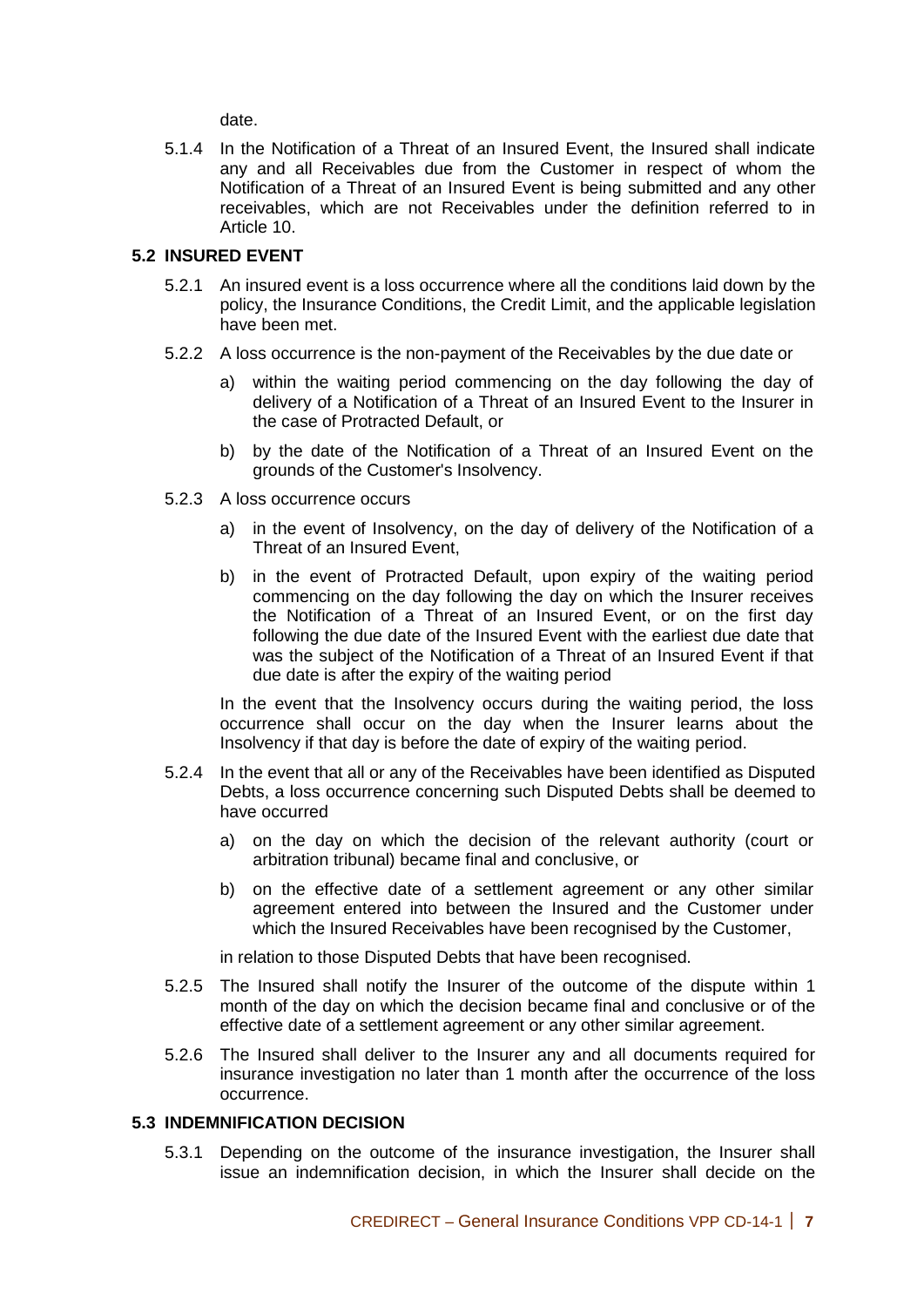amount of the entitlement to indemnification.

5.3.2 The indemnification decision shall be issued by the Insurer within 1 month after the occurrence of the loss occurrence or after the delivery of all documents required for the termination of the insurance investigation, if delivered after the occurrence of the loss occurrence.

### ARTICLE 6

## DEBT COLLECTION

#### **6.1 GENERAL PROVISIONS**

- 6.1.1 The Insured shall exercise due professional care of the Receivables, in particular ensure that they are recoverable and enforceable, appear in a due manner at judicial and other proceedings that have been or will be initiated with a view to recovering Receivables, and do anything the Insured is required to do as a creditor.
- 6.1.2 The Insured shall appear at insolvency and liquidation proceedings concerning the Customer, and register his Receivables for such proceedings in a due and timely manner with a view to maintaining their recoverability and enforceability.
- 6.1.3 The Insured shall, without undue delay, inform the Insurer about any and all circumstances concerning judicial and other proceedings, the current status of the Receivables, the entity of the Customer, and any entities providing the security of the Receivables.
- 6.1.4 The Insured shall exercise the same due professional care of all Receivables (both insured and uninsured) due from the relevant Customer.

#### **6.2 COLLECTION**

- 6.2.1 After the sending of the Notification of a Threat of an Insured Event and at any time during the waiting period, the Insured shall have the right to ask the Insurer to take over the collection of Receivables. In the event that the Insurer has requested this, the Insured shall hand the collection of Receivables over to the Insurer.
- 6.2.2 If this is agreed in the policy, the Insured shall pay to the Insurer remuneration for the collection of Receivables in the amount and under the conditions agreed in the policy.
- 6.2.3 In the event that the Receivables are going to be collected by the Insurer, the Insured shall allow the Insurer to collect such Receivables and to provide any and all assistance to the Insurer.
- 6.2.4 The assistance provided by the Insured means in particular
	- a) taking any and all necessary steps, as instructed by the Insurer, that cannot be taken by the Insurer himself (the filing of petitions, insolvency motions and applications for insolvency proceedings, conclusion of instalment schedules, etc.) and
	- b) granting the Insurer a power of attorney for specific legal conduct, or proving the Insurer's authority to collect the Receivables, if requested to do so by the Insurer.
- 6.2.5 The method of collecting the Receivables, in particular the conclusion of instalment schedules, the filing of petitions or motions for enforcement, the assignment of Receivables to third parties for a consideration, the initiation of insolvency proceedings, or authorising a third party to collect the Receivables,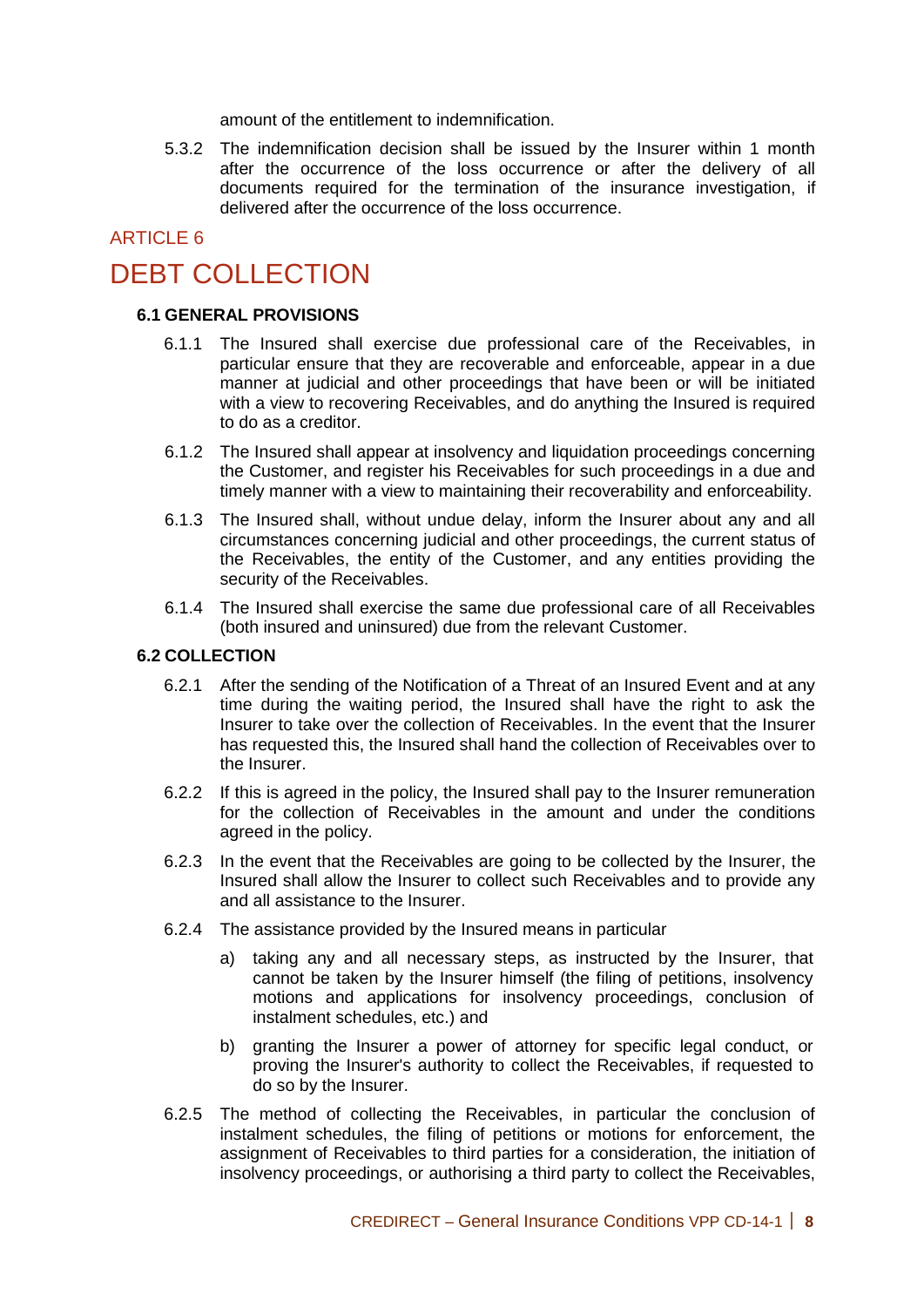or the refraining from certain actions, collection or termination of collection of Receivables, shall be subject to agreement between the Insurer and the Insured. In the event that no such agreement is possible, the Insurer shall decide on the method of collection.

- 6.2.6 The Insured shall
	- a) follow the agreed method of debt collection or the Insurer's instructions where no agreement has been reached;
	- b) refrain from taking any measures, without the Insurer's consent, that would make it impossible or more difficult to collect the Receivables, limit or reduce the recoverability and enforceability thereof, or limit the rights of the Insured towards the Customer in any manner;
	- c) notify the Insurer, during the course of the collection of the Receivables, of any and all information that may have an impact on the occurrence or extent of the loss occurrence or on the method of collection of the Receivables.

#### **6.3 COSTS**

- 6.3.1 The Insurer shall share previously agreed and actually and purposefully spent costs of the collection of Receivables in the amount corresponding to the proportion of the Covered Loss in the Receivables indicated in the Notification of a Threat of an Insured Event. The Insurer shall pay the costs determined in that manner in the amount excluding the self-retention.
- 6.3.2 The Insurer shall not share costs that have been spent without the Insurer's consent. The Insurer shall not share the costs
	- a) of registration of Receivables for insolvency proceedings (or for analogous foreign proceedings);
	- b) spend on the performance of obligations under the policy and the Insurance Conditions or on the meeting of a condition of the Credit Limit;
	- c) the own costs of the Insured; own costs are the costs of actions that have been carried out directly by the Insured without the cooperation of third parties.
- 6.3.3 In the event that the costs are paid by the Insured on a continuous basis, the Insurer shall pay the costs to the Insured in accordance with paragraph 6.3.1 after the Insured has proven the amount thereof that has been actually spent.
- 6.3.4 In the event that the costs are paid by the Insurer on a continuous basis, the Insured shall pay to the Insurer the part of the costs which the Insurer does not share.
- 6.3.5 In the event of disputed debts, the Insurer shall share the costs of the collection of only those disputed debts, in respect of which a loss occurrence has occurred in accordance with Article 5.2.4. The Insurer shall pay his share of those costs only after the occurrence of the loss occurrence. This provision shall be without prejudice to the obligation of the Insured to request the Insurer to provide the Insurer's consent to the payment of such costs prior to the spending thereof.
- 6.3.6 In the event that the Receivables of the Insured are, during the course of a judicial proceeding or any other similar proceeding, finally and conclusively denied in part or in full, or if the claim of the Insured for the Receivables are finally and conclusively dismissed in part or in full, the Insured shall, within 10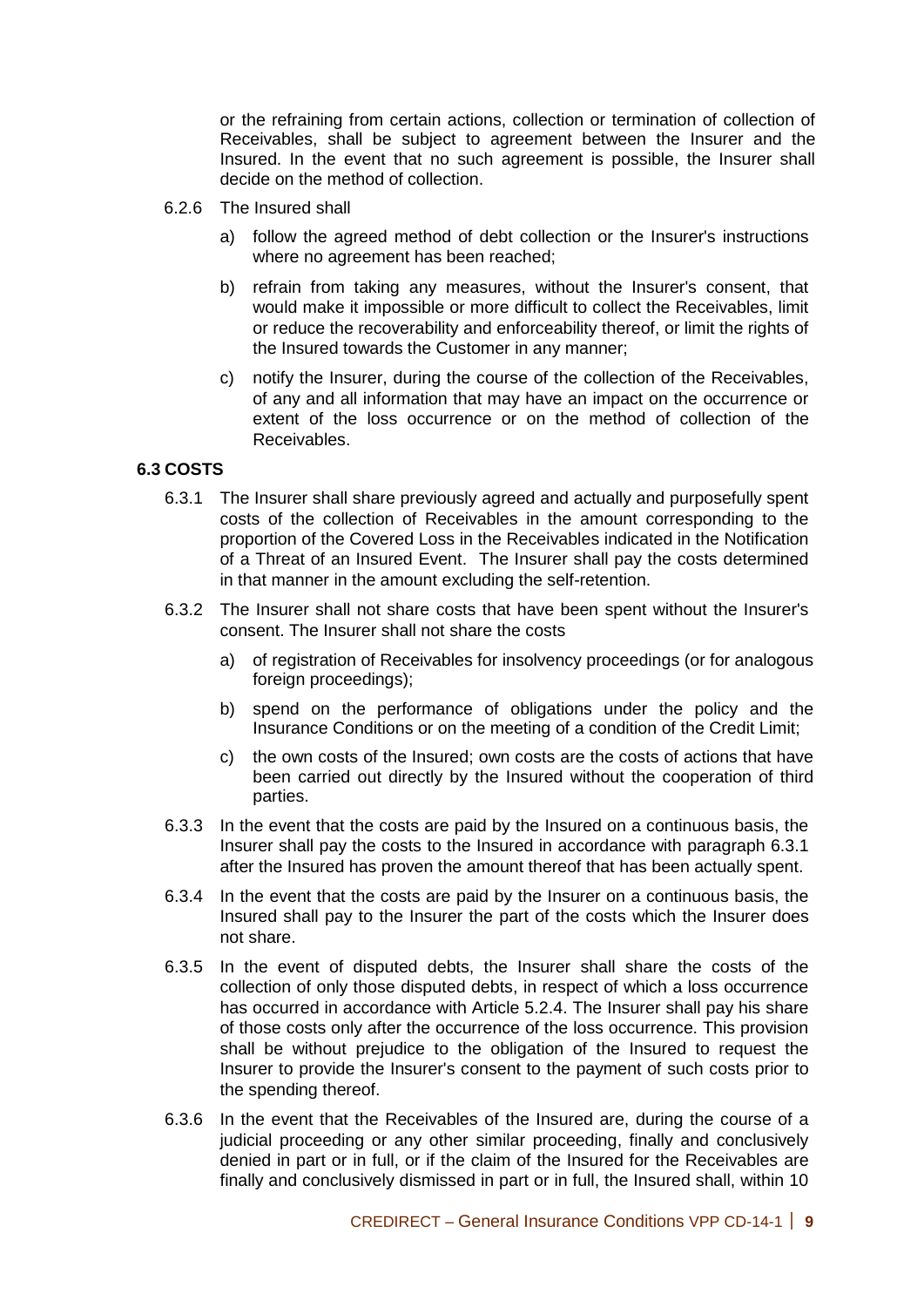days after the Insurer's request, return to the Insurer the costs paid by the Insurer or a part thereof corresponding to the amount of the denied Receivables or to the amount of the dismissed claim for Receivables.

#### **6.4 RECOVERY**

- 6.4.1 Recovery is distributed between the Insurer and the Insured. The Insurer's share in the Recovery is determined in the same amount as the proportion of the Covered Loss in the Receivables indicated in the Notification of a Threat of an Insured Event.
	- a) In the case of Recovery acquired before the payment of indemnity, the Covered Loss shall be reduced by the above proportion. The Insured shall notify the Insurer of the Recovery no later than 10 days after the acquisition thereof.
	- b) In the case of Recovery acquired after the payment of indemnity, the Insured shall send the above share in the Recovery, reduced by the percentage of self-retention, to the Insurer no later than 10 days after the acquisition thereof.
- 6.4.2 The Insurer shall be entitled to a proportional part of the Recovery up to the amount of the indemnity paid and the costs of the collection of the Receivables, including any other costs purposefully spent by the Insurer in relation to the insured event and to the payment of the indemnity.
- 6.4.3 The Insurer shall have the right to require the assignment of Receivables in the amount corresponding to the indemnity, and the Insured shall be required to assign such Receivables to the Insurer. Upon the assignment of such Receivables, the rights and obligations of the Insurer and of the Insured concerning the collection of Receivables, costs and the distribution of Recovery shall terminate.

#### ARTICLE 7

## INDEMNIFICATION

#### **7.1 INDEMNIFICATION**

- 7.1.1 The Insurer shall pay the indemnity within 15 days of the date of issue of the indemnification decision
- 7.1.2 Upon payment of the indemnity to the Beneficiary, the Receivables shall not be deemed to have been paid or reduced or terminated. Upon payment of the indemnity, the Receivables shall not be deemed to have passed to the Insurer. The Insured shall remain the creditor of the Receivables.
- 7.1.3 The Receivables in respect of which the insured event occurred or in respect of which the indemnity has been paid may transfer to the Insurer only under an assignment agreement. In the event that the applicable legislation provide or will provide for the possibility of transferring receivables as a result of the payment of indemnity by the operation of law, such provisions shall not apply.
- 7.1.4 A receivable for indemnity may be assigned only with the previous written consent of the Insurer.
- 7.1.5 In the event that a security interest is attached to the Receivables that have been indicated in a Notification of a Threat of an Insured Event, the Insurer shall not be required to pay the indemnity until the pledgee waives the security interest in such Receivables.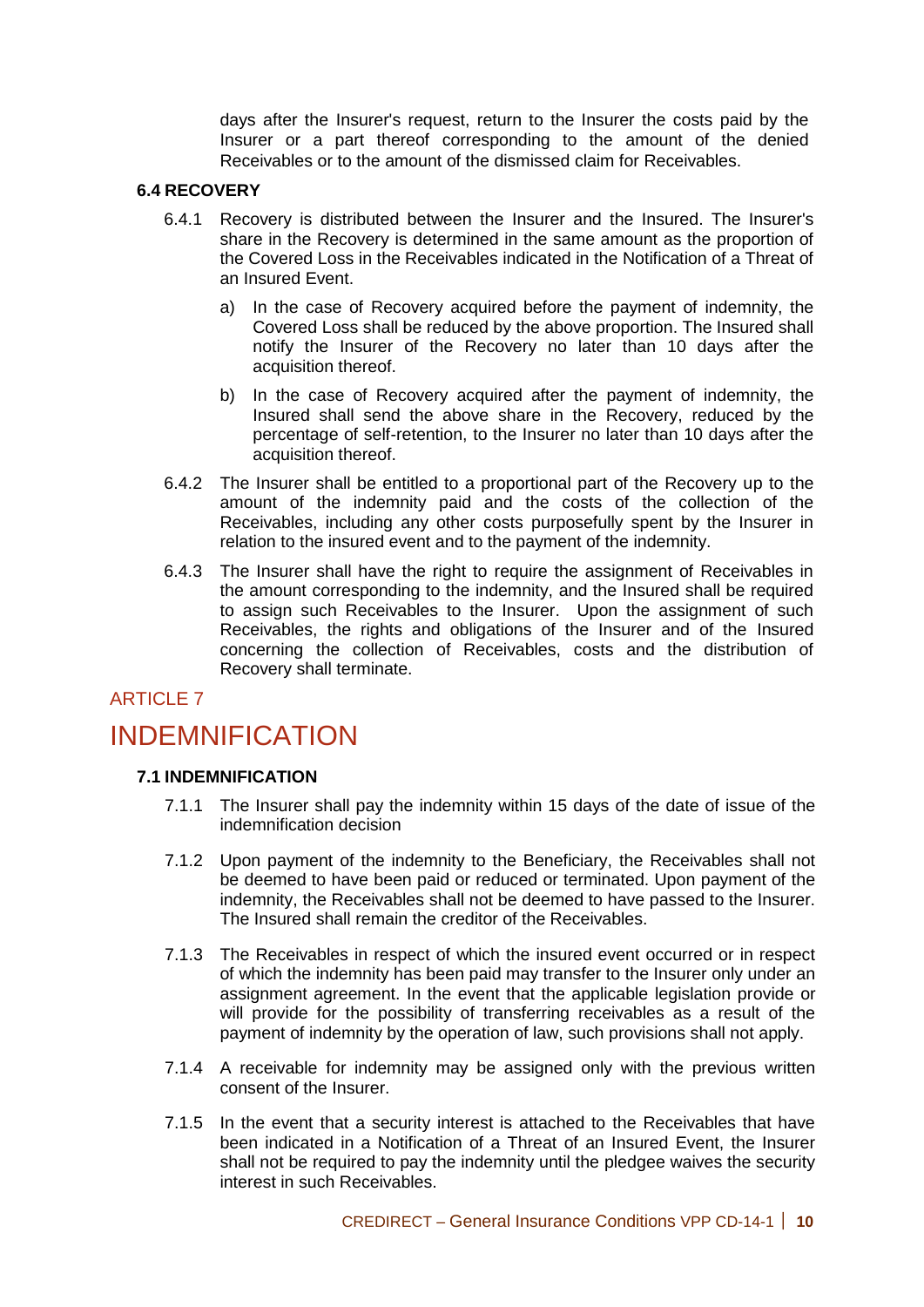#### **7.2 AMOUNT OF INDEMNIFICATION**

7.2.1 Indemnity shall be paid in the event of an insured event in the amount of the Covered Los at the moment of the occurrence of the Loss Occurrence, minus the self-retention and other agreed deductibles, if any.

#### **7.3 MAXIMUM LIABILITY**

- 7.3.1 The maximum liability for a term of insurance shall be the maximum amount of all indemnities relating to the relevant term of insurance that may be paid.
- 7.3.2 Indemnification relates to the term of insurance during which occurred the oldest insured receivable that was the subject of the Notification of a Threat of an Insured Event.

#### ARTICLE 8

## EXCLUSIONS, REDUCTION OF INDEMNIFICATION

#### **8.1 EXCLUSIONS**

Loss occurrences shall not be deemed to be an insured event:

- a) if the loss occurrence has been caused in full or in part by the Policyholder, by the Insured, by the Beneficiary, or by a person acting on their behalf,
- b) if the Receivables result from a Contract that is invalid in part of in full and such invalidity has an impact on the occurrence or extent of the loss occurrence;
- c) resulting from the Delivery of goods or from the provision of services without the required necessary authorisations or in consequence of violation of the applicable legislation or in consequence of violation of the terms and conditions of the Contract by the Insured;
- d) concerning the Receivables indicated in the Notification of a Threat of an Insured Event that have not been accompanied by all the necessary documents proving the existence thereof and the occurrence and extent of the insured event, even within an additional period specified in the Insurer's written request to provide the documents, and the additional period was no shorter than 1 month;
- e) that were directly or indirectly caused or that occurred in relation to
	- nuclear, toxic or any other contamination or explosion, or
	- a war, whether declared or undeclared, at least between two of the following countries: France, China, Russia, United Kingdom of Great Britain and Northern Ireland, USA.

#### **8.2 REDUCTION OF INDEMNIFICATION**

The Insurer shall have the right to reduce the indemnification:

- a) by up to 100% if the Policyholder or the Insured provided the Insurer with untrue or incomplete information, in particular while negotiating or modifying the policy;
- b) up to 100% if the Policyholder has failed to perform any obligation under the policy or under the Insurance Conditions, or if the Policyholder has deliberately provided untrue or incomplete information concerning the insured event or the extent thereof or the causes of the occurrence thereof; this shall be without prejudice to other consequences of the violation of the Policyholder's obligations;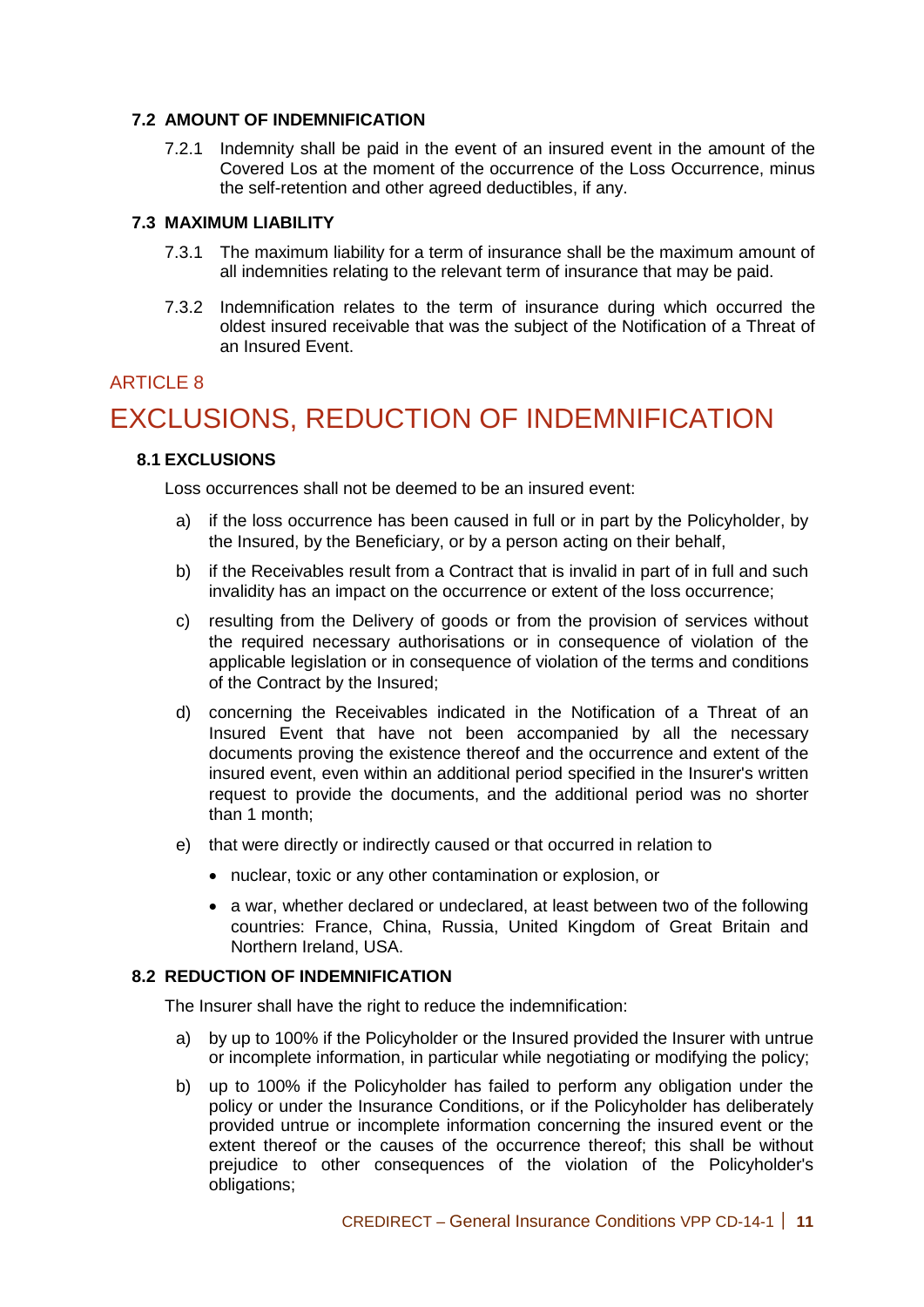c) in the same percentage in which the coverage of Receivables was reduced during the period for which the Covered Loss is claimed if the Insured has failed to report all his Insured Receivables in the turnover declaration.

## ARTICLE 9 OBLIGATIONS OF THE INSURED

#### **9.1 GENERAL PROVISIONS**

- 9.1.1 During his commercial activities with his Customers, the Insured shall act with due diligence.
- 9.1.2 For that purpose, the Insured shall in particular:
	- a) carry out all of his transactions from which Insured Receivables result for the Insured with the same extent of care and diligence that is exercised while negotiating uninsured transactions;
	- b) ensure that his rights are maintained against a Customer or a third party;
	- c) bear a part of the risk in the amount of the self-retention for which no indemnification is provided, unless the Insurer has granted the Insured his written consent to other form of risk insurance;
	- d) report, as part of turnover declaration, the summary of all Insured Receivables to which the coverage specified in paragraph 2.1 of this Insurance Conditions applies in the relevant term of insurance;
	- e) provide the Insurer with any and all assistance required for insurance investigation:
	- f) apply, according to instructions received from the Insurer, any and all security instruments, in particular bonds, quarantees, negotiable instruments, etc.;
	- g) take, at all times, any and all steps and all purposeful measures that may be taken to prevent the occurrence of loss or to reduce the threatening amount thereof.
- 9.1.3 The Insured shall, throughout the term of the policy, immediately notify the Insurer of any and all significant changes in the information provided in the application for a policy, in particular changes in the objects clause and legal form, mergers, etc. and in the bank account, but no later than 10 days of the date of that change.

#### **9.2 PROVING THE RECEIVABLES**

- 9.2.1 The Policyholder and the Insured, or the Beneficiary, shall prove the existence of the Receivables indicated in the Notification of a Threat of an Insurance Loss, including the existence of the supply of goods or the provision of services, as well as the overall progress of the transaction from which the Receivables resulted.
- 9.2.2 At the Insurer's request, the Insured shall submit to the Insurer any and all documents that are necessary to prove the meeting of the conditions of the insurance, the existence of the Receivables including the existence of the actual Delivery of the goods or provision of services, the occurrence of the insured event, and the entitlement to indemnification.
- 9.2.3 The Policyholder and the Insured shall make it possible for the Insurer to exercise the right of inspection, in particular provide the Insurer with any and all documents or certified copies of Contracts including any alterations and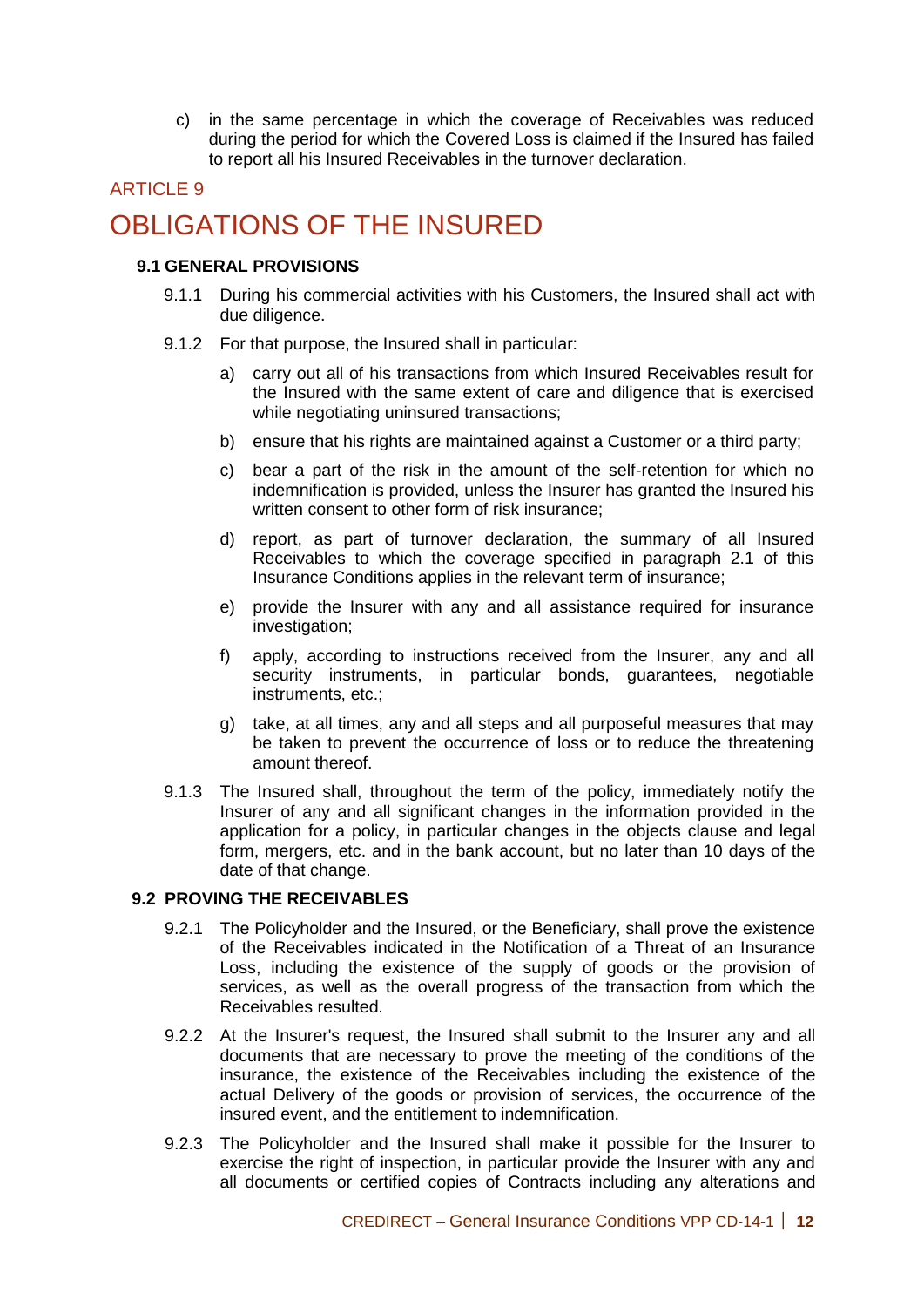amendments thereof, as well as any underlying documentation. The Insurer shall have the right to verify the completeness, accuracy and truthfulness of the information and documentation provided.

#### **9.3 ASSIGNING AN INSURED RECEIVABLE**

9.3.1 Insured Receivables and Receivables indicated in a Notification of a Threat of an Insurance Loss may be assigned only with the previous written consent of the Insurer. In the written consent to the assignment, the Insurer shall have the right to lay down conditions under which the insurance of the assigned Insured Receivables will remain maintained.

#### **9.4 RETURN OF INDEMNITY**

- 9.4.1 In the event that it has been ascertained after the payment of indemnity that circumstances causing that the Insurer would not have been obligated to provide the indemnity existed prior to or occurred after the payment of the indemnity, the Insured shall return the indemnity received to the Insurer.
- 9.4.2 The Insured shall return the indemnity no later than 10 days after the delivery of the Insurer's request, unless a longer period has been defined in that request.

#### **ARTICLE 10**

## DEFINITION OF TERMS

**Beneficiary -** a person that has become entitled to indemnification as a result of an insured event.

**Civil Code -** Act No. 89/2012, the Civil Code, as amended.

**Contract -** any legally binding contract entered into between the Insured and his Customer, the subject matter of which is the purchase of goods or the provision of services for a consideration, with the exception of trial purchase and obligations under consignment contracts.

**Covered Loss** - the total amount of unpaid Insured Receivables (either due or overdue) in respect of which the insurance existed at the time of the Notification of a Threat of an Insured Event, but not exceeding the amount of the Credit Limit.

**Credit Limit -** the maximum balance of Receivables for which indemnity may be in the event of the occurrence of an insured event.

**Customer -** a legal entity or an individual that has entered into a Contract with the Insured as part of the Customer's business activity and from which the Insured has Receivables and in respect of which a valid Credit Limit has been defined.

**Delivery -** the moment at which it was made possible, in accordance with the Contract, for the Customer or for an individual authorised by the Customer to handle the goods or at which the Customer was provided services in a location and in a manner specified in the Contract. In the case of documentary collection, Delivery means the moment at which the goods and proof of ownership of the goods are delivered to the place of destination.

**Disputed Debt -** an Insured Receivable unpaid as a result of the denial of the amount or justification thereof or due to disagreement with the settlement of the debts of the Insured towards the Customer or due to disagreement with the rights of the Insured. However, a Disputed Debt is not an Insured Receivable the amount and justification or the reason for the